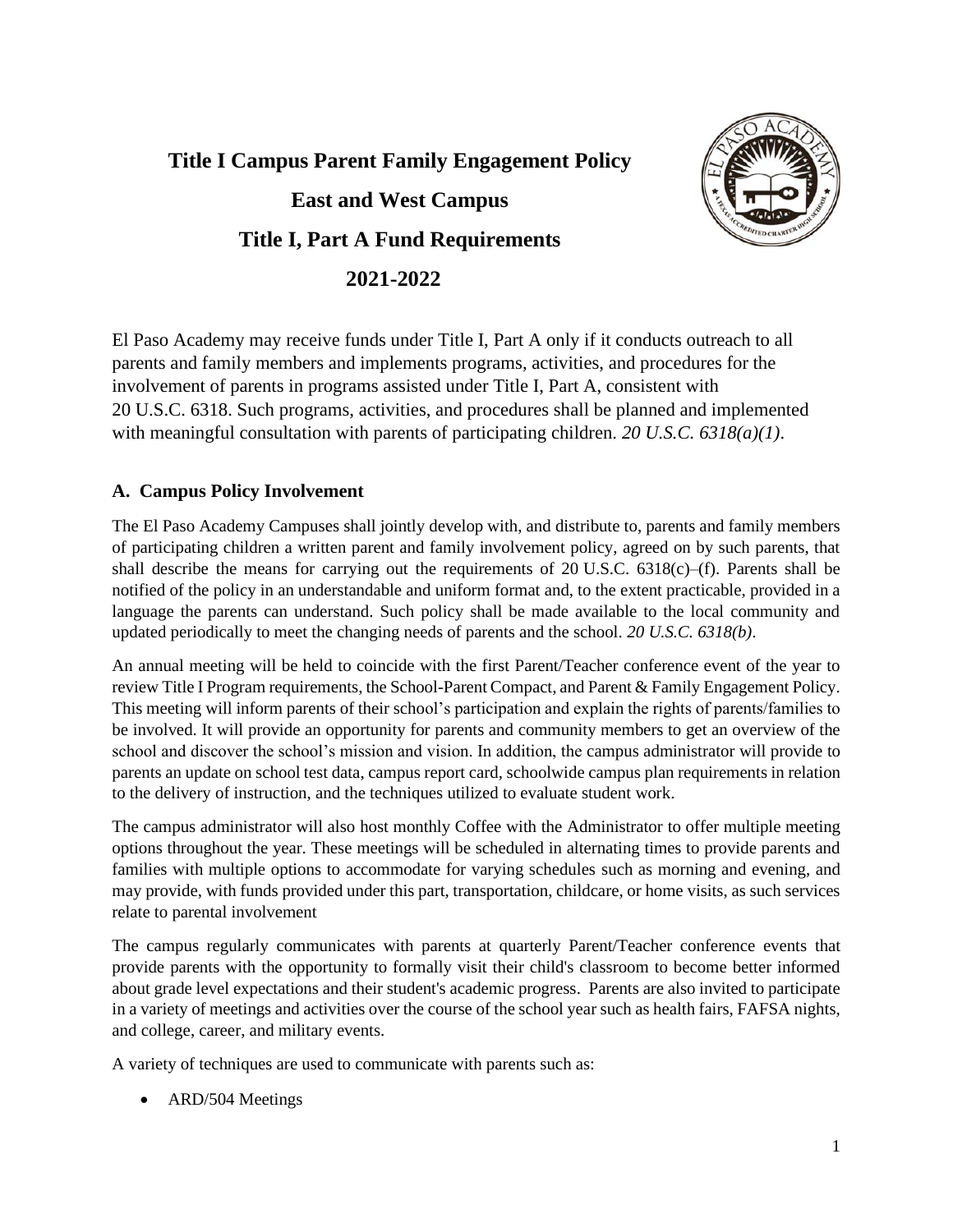- Callouts and Text Messaging
- Campus Report Cards
- Parent and Family Engagement Meetings
- Parent/Teacher Conferences
- Report Cards
- School Report Cards
- School Website
- State Assessments
- Student Handbook
- Surveys

The goal is to increase parent and family participation and provide important information that results in a productive dialogue to improve student achievement. Parents and families will be provided with an overview and description of the curriculum(s) used at the school, the forms of academic assessment used to measure student progress, and the proficiency levels students are expected to meet.

In addition, regular conference meetings will be scheduled to formulate suggestions and to participate, as appropriate, in decisions relating to the education of their children and respond to any such suggestions as soon as practicably possible.

A parent and family resource center will also be made available to highlight various printed and downloadable pamphlets. Computers will be available to access all materials.

If the schoolwide program plan is not satisfactory to the parents of participating children, the campus will submit parents' comments about the plan to the PFE committee and revise the plan as advised.

#### **B. Shared Responsibilities for High Student Academic Achievement**

As a component of the school-level parental involvement policy, the school will develop a school-parent compact that outlines how parents, teachers, staff, and students will share the responsibility for improved student academic achievement. For this reason, a Parent-Teacher-School-Student Compact has been developed and is utilized in our school.

This document serves as an agreement between all parties that they will adhere to certain duties and responsibilities to ensure the success of the student. It is distributed to all parents at the beginning of each school year usually at the first parent/teacher conference.

The compact will inform parents of their responsibility to support their child's learning by monitoring grades/attendance, maintaining proper discipline, and establishing a routine for assignment completion. Parents will be encouraged participate, as appropriate, in decisions relating to the education of their children, career/educational goals, and positive use of extracurricular time.

The compact will inform parents of the student's responsibility to work at their best ability to attend school regularly, be prepared and organized and to conform to the rules of the Student Code of Conduct.

The compact is kept by the teacher and used in student and parent conferences to remind each participant of their responsibilities. These compacts are also used to motivate students and parents to become more involved in the educational process and to let parents know that they are equal partners in their children's learning.